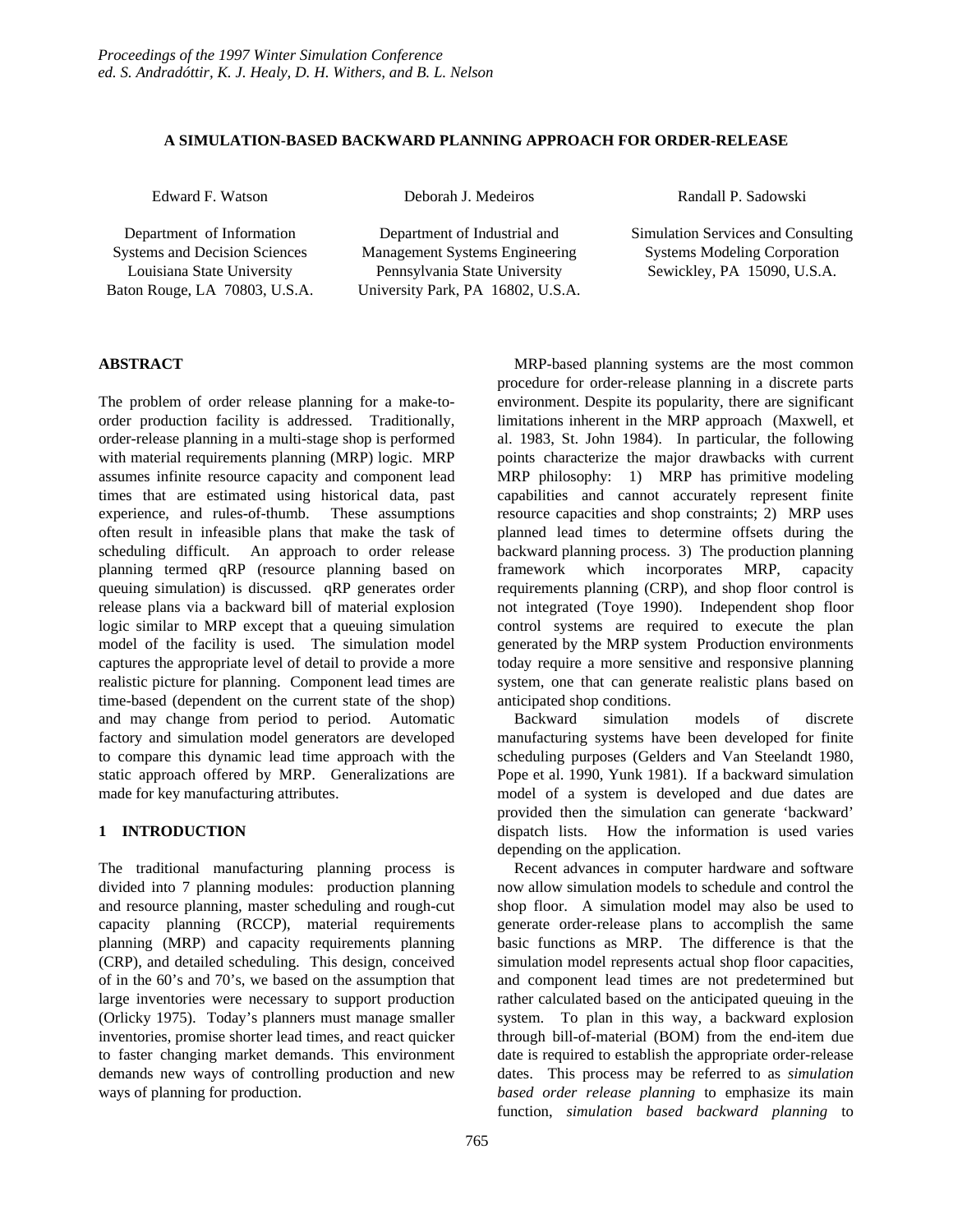emphasize the use of simulation for backward planning, and *simulation based resource planning* to emphasize the analogy with MRP.

In this paper, we present a simulation based resource planning approach that uses simulated lead times (based on queuing in the system) instead of predetermined lead times. In this paper we refer to this approach as qRP to emphasize its substitutive relationship with MRP. We assume a make-to-order (MTO) production environment where product is not made to stock but rather tied to a specific customer's (perhaps customized) order. qRP is applied at the macro level to generate order-release plans that are based on realistic shop conditions. qRP is compared with the MRP planning approach in a maketo-order production environment. Experiments are performed to generalize the performance of qRP relative to traditional MRP logic.

### **2 qRP PLANNING APPROACH**

The qRP planning approach is considered to be a replacement for the MRP/CRP modules in the traditional planning hierarchy (see Figure 1). In fact, many commercial enterprise business software systems are making an effort to incorporate a more realistic representation of system constraints for planning purposes. But to our knowledge there are no commercial attempts, and there is little literature, to support the inclusion of discrete-event queue simulation into the planning process at this stage.

The qRP approach consists of two stages: a backward planning pass determines requirements for future planned orders (firm and forecast), and a forward planning pass incorporates open orders into the plan. The qRP process requires a master schedule of demand for all end items, a (backward and forward) simulation model of the production facility, and basic process information such as part routings, bill-of-materials, and work-in-process. In this paper, we use two independent simulation models to run the backward pass and the forward pass. Below we give a brief overview of the purpose of each planning pass but we refer the reader to other sources for a more detailed explanation (Watson, et al. 1995; (Watson 1993).

### **2.1 Backward Pass**

The backward pass simulation model essentially starts each end-item at the master scheduled due date and passes them through the shop based on the reverse sequence of their part routing. Parts queue for the required resources and process based on deterministic time standards. After each part completes its last operation, it will either be disassembled or sent to raw

material storage. Various forms of slack can be used when planning. Slack can be applied to every operation, to select operations, or based on time. In this paper, the slack assumed by qRP is equivalent to that used by the MRP system setup for comparison purposes.



Figure 1: qRP Embedded in the Planning Hierarchy

The backward simulation planning pass consists of determining order-release dates from order due dates based on finite capacities and on simulated component and assembly lead times. Lead time may be influenced by a number of factors: shop load, shop capacity, order priority, resource schedules, part routings, end-item BOM, order lot size; as well as any shop rules or constraints built into the models. The backward planning pass performs a backward bill-of-material explosion similar to MRP. The release time for all primary components is established during the backward pass and is then provided as input into the forward planning model. Since open orders are not considered during the backward planning pass, a forward simulation pass is next made to construct a feasible plan.

### **2.2 Forward Pass**

The forward pass simulation model integrates the open orders with the planned orders, constructed by the backward pass, to ensure that the component release plan is feasible. The integration of current work-in-process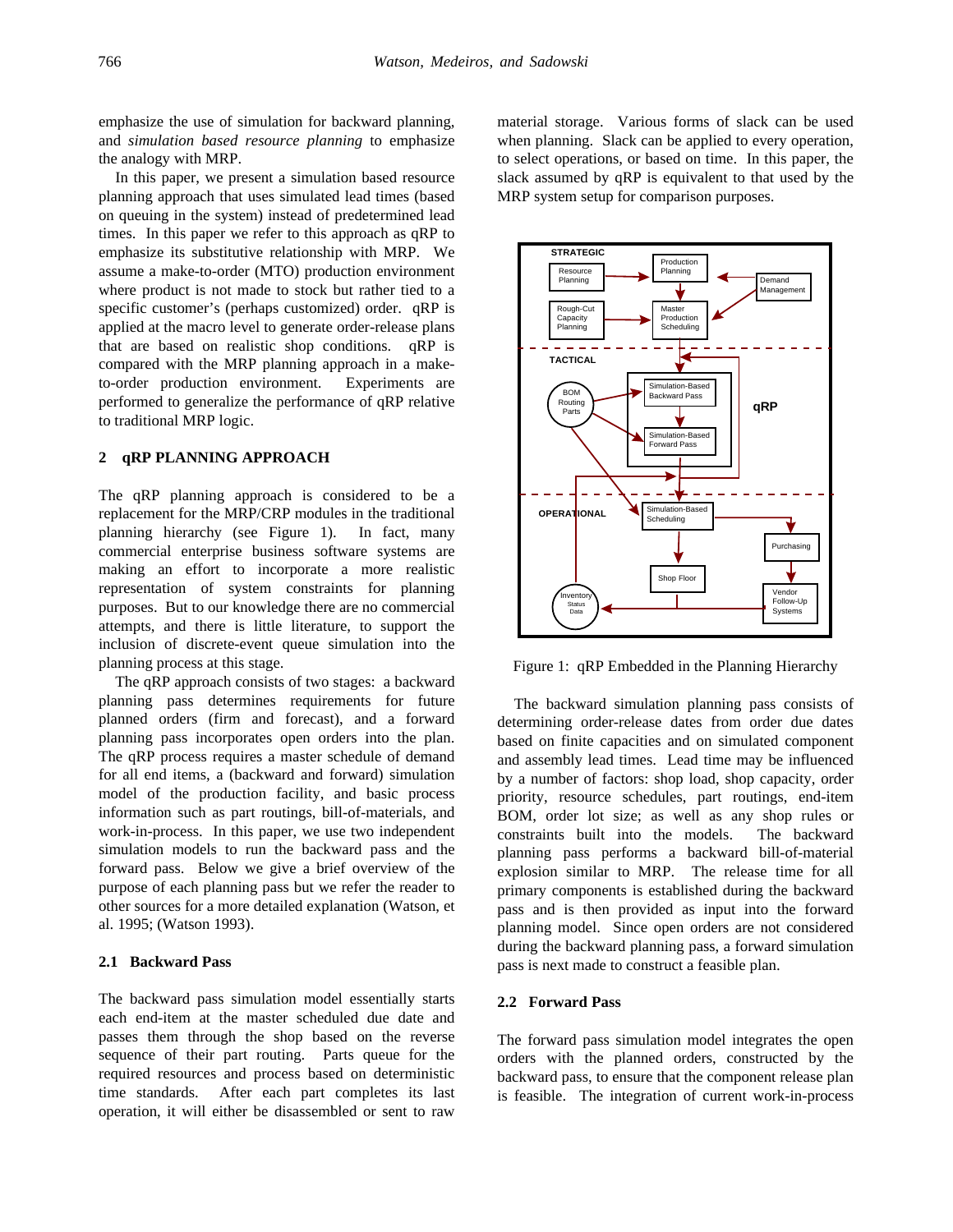(WIP) is important since WIP may place a high priority demand on the constrained resources. The backward planned release dates generated from the backward planning pass can be considered priorities for this forward pass.

The forward pass uses a component release strategy to determine the actual scheduled release time for every primary component. The component release strategy utilizes the detailed sequencing logic that takes place during the execution of the forward simulation pass. The actual scheduled release time of the primary component is based on when the component is planned for release and, if the release is executed, when the component actually begins processing at its first workstation. In this manner, a component release may be delayed if excessive congestion is anticipated.

Outside of resource utilization, there may be no desire to collect statistics or generate reports during the backward or forward planning passes. Dispatch lists are created from a finite scheduling module (e.g., a simulation based scheduler). In this paper, we use a stochastic simulation model to evaluate the plans.

#### **2.3 qRP Mechanics and Assumptions**

Although the simulation based backwards planning approach is intuitively appealing, a discussion of the mechanics of the implementation have left some people confused. Here we provide a brief overview of the mechanics, but we refer the reader to other sources for a more detailed explanation (Watson, et al. 1995; Watson 1993).

If we assume a production facility with three processes, a simple forward simulation model might include the following constructs: CREATE NEW ORDER ENTITY :: QUEUE AT PROCESS ONE :: EXECUTE PROCESS ONE :: QUEUE AT PROCESS TWO :: EXECUTE PROCESS TWO :: QUEUE AT PROCESS THREE :: EXECUTE PROCESS THREE :: TERMINATE COMPLETED ORDER ENTITY. Each order entity has a process routing associated with it. For instance, *xyz* orders follow the following routing: PROCESS ONE => PROCESS THREE => PROCESS TWO. In a backward planning mode, order *xyz* would assume the reverse sequence of the routing: PROCESS TWO => PROCESS THREE => PROCESS ONE. Furthermore, the backward pass simulation model would include the following constructs: CREATE COMPLETED ORDER ENTITY :: QUEUE AT PROCESS ONE :: EXECUTE PROCESS ONE :: QUEUE AT PROCESS TWO :: EXECUTE PROCESS TWO :: QUEUE AT PROCESS THREE :: EXECUTE PROCESS THREE :: TERMINATE NEW ORDER ENTITY. In this simple model, identical model components exist for both models, but the introduction and termination of order entities differ. One can view the backward pass and forward pass models as being very similar, yet distinctively different. As the model needed for planning becomes increasingly complex (e.g., multiple resource types, complex control logic, complex process rules), one would expect these differences to become more significant.

As inferred from Figure 1, planning at the tactical level assumes a more aggregate perspective than planning at the operational level. It would be apparent that one should assume that the simulation models used for the backward and forward pass of qRP would be more aggregate than a simulation model used for detailed scheduling. Various assumptions are made in this paper to keep the focus on the feasibility of a dynamic lead time approach to planning, as opposed to addressing model aggregation and backward model representation issues.

The impact that queuing will have at the planning (macro) level is not necessarily intuitive. The issue is whether qRP can accurately capture the finite capacity and shop constraints on the shop floor and be effective for planning purposes.

## **3 BASIS FOR COMPARISON**

Since the qRP approach is of practical importance, it compared to an approach that is widely accepted in practice. It is the goal of this paper to convince the reader that, for the manufacturing systems assumed in the experiments, the qRP approach is clearly superior to the traditional MRP approach. The MRP approach is by far the most popular approach to order-release planning. Thus, the traditional MRP approach that assumes infinite capacity and planned lead times during the planning process is used as a base case for comparison. We refer to our implementation of MRP as *pMRP* (pseudo-MRP) since we do not use a commercial implementation of the software. Our objective is to have an experimental framework with great breadth (in representing different types of systems) and reasonable depth (to capture the appropriate level of detail for planning). We generalize the results so that a production planner can understand when this approach may be appropriate in practice.

To make the comparison fair, we use a forward simulation model to determine fixed component lead times for pMRP. The intent of using this method of MRP lead time determination is to give pMRP an advantage which ultimately minimizes the chances of an unfair bias during the experimentation effort. Every effort is made to make this comparison fair and reasonable. Additional details on the experimental assumptions is available elsewhere (Watson, 1993).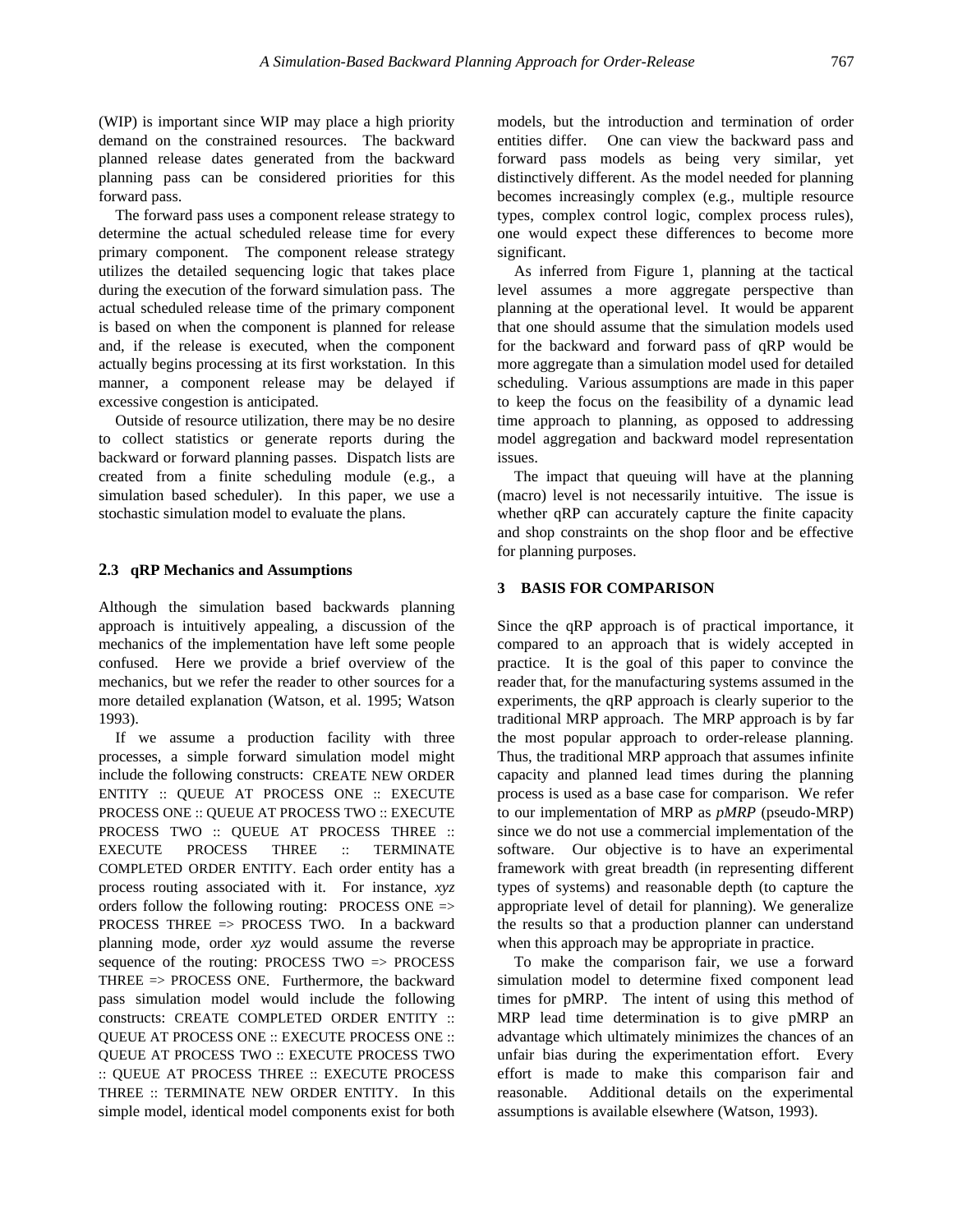### **3.1 Comparative Procedure**

The procedure to compare the qRP approach with the MRP approach is automated. We discuss the simulation models used for the comparison here. In the next section we discuss how these models are created. All of the models are implemented in the SIMAN V (Pegden, et al. 1990) discrete simulation language. The models created to support the experimental comparison are illustrated in Figure 2 and discussed below.





The MPS represents a string of end-item customer demand. The qRP approach consists of two models. BRUN is a deterministic backward pass simulation model that converts the end-item demand into the planned backward pass release dates. The release priorities from BRUN are provided as input to DFRUN. DFRUN is the deterministic forward pass simulation model that converts the backward pass release dates into the actual scheduled release dates that are equivalent to an MRP component release plan.

In order to evaluate how good the plan is, a stochastic (forward) simulation model (SFRUN) representing a real-world implementation is used. In this experiment, SFRUN is very similar to DFRUN with the key difference being its inclusion of uncertainty in process time, machine failures and repairs, and material handling.

Fixed lead times for pMRP are determined during a forward simulation run (FRUN). The pMRP model simply contains BOM information for each end-item and generates a component release plan. Similar to the evaluation procedure for qRP, SFRUN is used to execute the plan. After executing both plans with SFRUN, and generating the appropriate output, a direct comparison between the two planning approaches is made. For instance, if 'measure' represents the performance measure of interest, then the data point used for analysis is the mathematical difference (delta) as follows,

$$
\delta_{\text{measure}} = \text{measure}_{\text{pMRP}} - \text{measure}_{\text{qRP}}
$$

#### **3.2 System Generator**

The evaluation, or comparison, of two different planning approaches requires an experimental design that leads to the generalization of results. In order to generate numerous manufacturing systems for experimentation, an automated system/model generator is developed. For each system definition, multiple random instances of the system can be generated. Each instance serves as an independent 'observation' for experimental purposes. This generator functions in two steps as shown in Figure 3.

In the first step, a manufacturing system environment is defined by assigning values to a set of manufacturing variables: shop, job, environment, planning, and experiment. Because of the randomness built into the system generator, an unlimited number of instances (each inheriting the environment characteristics) for each manufacturing environment can be randomly generated.

The second step in this process is the SIMAN V model generator. Each manufacturing system that is generated is defined by a set of components: facility layout, end-items, BOMs, component routings, MPS, etc. These components are converted into the planning and scheduling models used by the experimentation procedure and shown in Figure 2. This generator is based on concepts developed by Harmonosky and Sadowski (1990). Details concerning the automated system generation procedure can be found elsewhere (Watson 1993).

The experimental production facility consists of 15 work centers: 12 basic processing work centers, 2 subassembly work centers, and 1 final assembly work center. A shop of this size is easily managed and is conducive to automated experimentation. This study emphasizes the multi-level assembly environment that is most often encountered in practice. Four different types of product structures can be created: string, single-level, multiple-level with many levels but only few components per assembly (tall), and multiple-level with many levels and many components per assembly (hybrid).

The operations routing for each part consists of a sequence of work center visitations that may be ordered either unidirectional or non-unidirectional. A primary component (i.e., one that is not assembled) will visit, on the average, fifteen percent (15%) of the basic process work centers. An assembled component (i.e., subassembly or final assembly) will visit, on the average, ten percent (10%) of the basic process work centers. These parameters are chosen arbitrarily.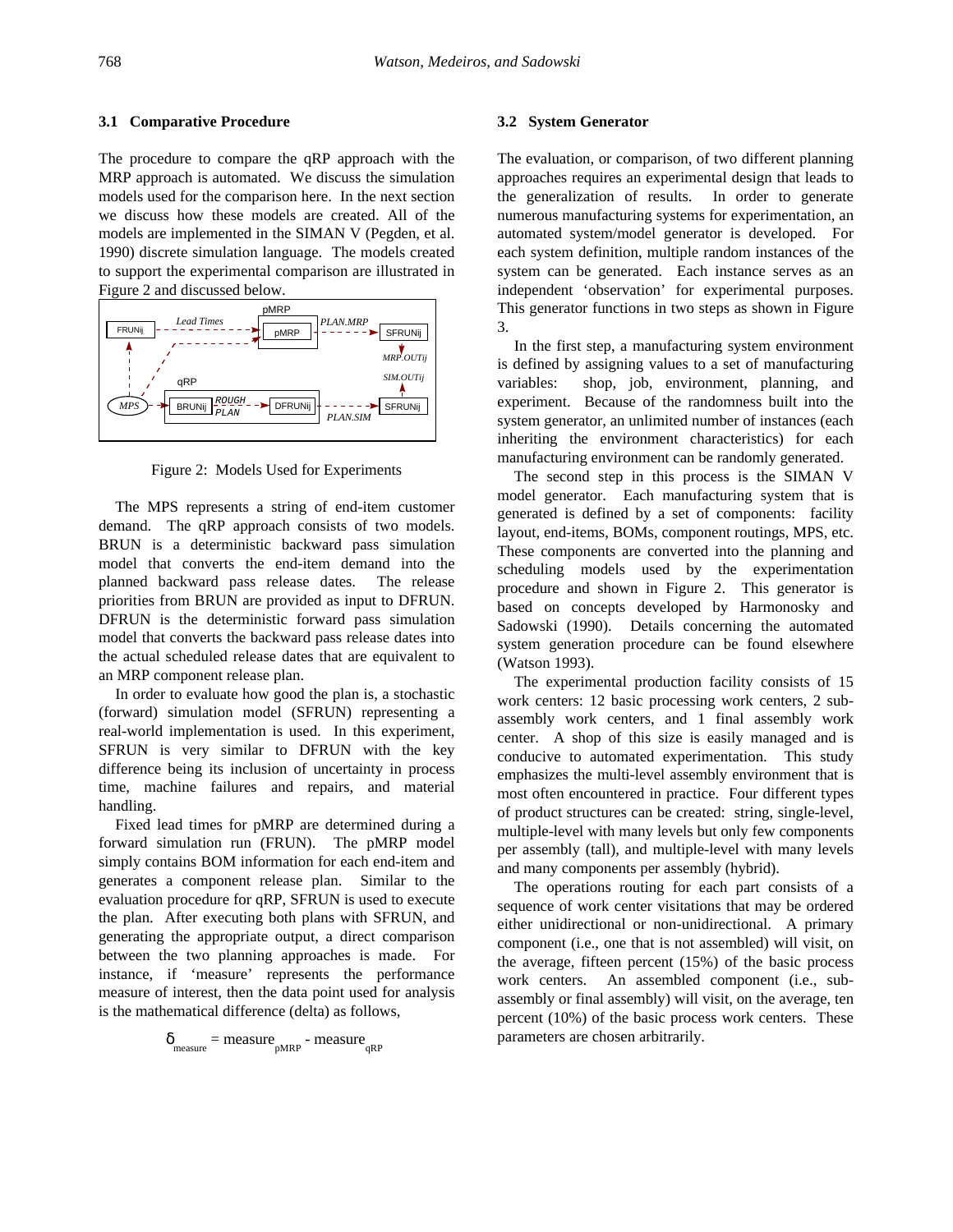

Figure 3 System and Model Generator

### **4 COMPARISON OF qRP AND MRP**

Two distinct experiments are discussed below. In the first experiment we focus on 8 manufacturing environment factors to determine how qRP performs relative to pMRP. A detailed report of this experiment is provided by Watson, et al. (1995); here we only discuss key issues that have lead to the second experiment. The second experiment has not been reported elsewhere and is discussed below.

#### **4.1 Preliminary Experimentation and Analysis**

In the first experiment (Watson, et al. 1995) eight factors are used in a full factorial with replications experimental design: product structure (flat, tall, complex), shop flow (job shop, flow shop), master schedule demand pattern (stable, unstable), shop load (light, heavy), system variability (low, high), shop balance (single bottleneck, multiple bottlenecks), due date assignment (constant, based on work rule), and initial shop load (light, heavy).

Performance measures are used to capture customer satisfaction levels and inventory investment levels: mean tardiness of orders, percent tardy of orders, mean earliness of orders, mean work-in-process, mean stacked lead time (sum of component and assembly flow times),

and mean order lead time. Following the first two-level factorial experiments, focus is placed on product structure and master schedule demand pattern and a three level factorial experiment is conducted.

The conclusions that can be drawn from this experiments are: 1) In a make-to-order environment the qRP approach will consistently result in better overall system performance levels relative to a traditional MRP implementation; 2) In general, as the product structure grows increasingly complex (i.e., more components per assembly, and more levels in the bill of material), the advantage of qRP over pMRP increases; 3) In general, as the master production schedule grows increasingly unstable, the advantage of qRP over pMRP increases; 4) Explicit representation of queues during the backward and forward qRP passes appears to be an effective tool for order release plan construction (at least at the macro level).

Following this experiment, various questions surfaced regarding, for instance, what happens in a volatile shop where order cancellations and emergency orders are the norm, and what happens if we assume a queue dispatching rule other than first in first out (as assumed above). The next experiment attempts to address this questions.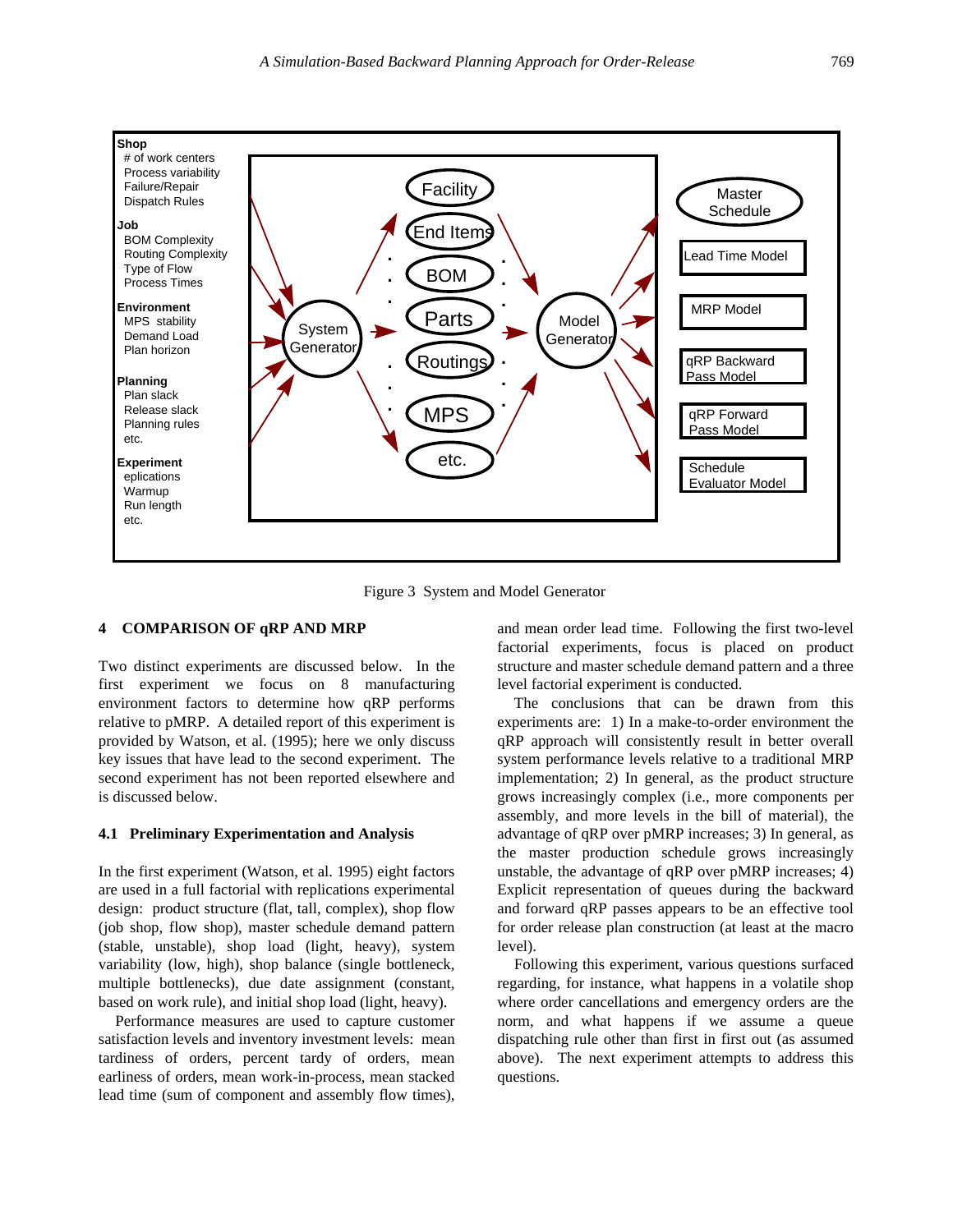#### **4.2 Additional Experimentation and Analysis**

Four factors are defined in the second experiment as follows: Factor A denotes shop type (dynamic or static), Factor B denotes Product Structure, Factor C denotes queue rank rule, and Factor D denotes shop load. The shop type factor indicates whether order cancellations and new order introductions are allowed during the plan evaluation run mode (SFRUN). At the low level, actual demand is identical to planned demand. At the high level, twenty percent of the planned demand is canceled. As well, twenty percent of the actual demand is doubled to represent new orders. The total actual demand over the planning horizon is the same as the total planned demand, but the actual demand from period to period could vary significantly from the plan. In this experiment we assume that same performance measures as above with the exception of the stacked lead time measures since it was found to be highly correlated with the total component work-in-process measure.

A full factorial  $(2^4)$  experiment is conducted to determine the significance of the four factors and their two-way interactions on the mean difference between qRP and pMRP ( $\delta_{\text{measure}}$ ). The MANOVA procedure is first used to determine the significance of the factors with respect to all five performance measures. MANOVA allows one to take advantage of the correlation between the measures to provide a significance test that has more power thus resulting in a more sensitive test. As illustrated in Table 1, we find that each of the four factors evaluated are significant. As well, all but two of the two way interactions are significant. Univariate ANOVA is then conducted to focus on specific performance measures.

Table 1: Results from MANOVA

| <b>MANOVA</b>     |        |       |        |          |      |
|-------------------|--------|-------|--------|----------|------|
| <b>Effect</b>     | Crit.  | Stat. | F      | DF       | P    |
| A-DynShop         | Wilk's | 0.368 | 41.27  | (6, 144) | 0.00 |
| <b>B-ProdStrc</b> | Wilk's | 0.370 | 40.92  | (6, 144) | 0.00 |
| C-QrankRul        | Wilk's | 0.256 | 69.72  | (6, 144) | 0.00 |
| D-Load            | Wilk's | 0.145 | 141.27 | (6, 144) | 0.00 |
| $A^*B$            | Wilk's | 0.947 | 1.33   | (6, 144) | 0.25 |
| $A^*C$            | Wilk's | 0.892 | 2.91   | (6.144)  | 0.01 |
| $A^*D$            | Wilk's | 0.910 | 2.37   | (6, 144) | 0.03 |
| B*C               | Wilk's | 0.779 | 6.80   | (6, 144) | 0.00 |
| B*D               | Wilk's | 0.504 | 23.62  | (6, 144) | 0.00 |
| C*D               | Wilk's | 0.398 | 36.28  | (6, 144) | 0.00 |

ANOVA is conducted for each performance measure. With some exception, the results are very similar across performance measures. The results for Mean Tardy are

shown in Table 2. It is apparent that Factors B, C, and D are significant at the 5% level. For the most part, twoway interactions involving Factor A (Dynamic Shop) are not significant, with one exception being Percent Tardy shown in Table 4. This observation suggests that when a shop is truly chaotic, subject to substantial order cancellations and emergency orders, the qRP approach offers no clear advantage over the traditional MRP approach.

Table 2: ANOVA Results for Mean Tardy

| <b>ANOVA on Mean Tardy</b> |     |      |           |        |      |
|----------------------------|-----|------|-----------|--------|------|
| <b>Source</b>              | DF  | SS   | <b>MS</b> | F      | Р    |
| A: Dyn_Shop                | 1   | 0.09 | 0.09      | 3.53   | 0.06 |
| <b>B: ProdStrc</b>         | 1   | 0.17 | 0.17      | 6.59   | 0.01 |
| C: QrankRul                | 1   | 5.83 | 5.83      | 231.22 | 0.00 |
| D: Load                    | 1   | 3.11 | 3.11      | 123.19 | 0.00 |
| $A * B$                    | 1   | 0.03 | 0.03      | 1.14   | 0.29 |
| $A * C$                    | 1   | 0.05 | 0.05      | 1.83   | 0.18 |
| $A^*D$                     | 1   | 0.01 | 0.01      | 0.28   | 0.60 |
| $B * C$                    | 1   | 0.09 | 0.09      | 3.63   | 0.06 |
| $B^*D$                     | 1   | 0.04 | 0.04      | 1.65   | 0.20 |
| $C * D$                    | 1   | 4.00 | 4.00      | 158.42 | 0.00 |
| Error                      | 149 | 3.76 | 0.03      |        |      |
| Total                      | 159 |      |           |        |      |

Table 3: ANOVA Results for Percent Tardy

| <b>ANOVA on Percent Tardy</b> |     |        |           |        |      |
|-------------------------------|-----|--------|-----------|--------|------|
| <b>Source</b>                 | DF  | SS     | <b>MS</b> | F      | Р    |
| A: Dyn_Shop                   | 1   | 3520.1 | 3520.1    | 196.72 | 0.00 |
| <b>B: ProdStrc</b>            | 1   | 347.9  | 347.9     | 19.44  | 0.00 |
| C: QRankRul                   | 1   | 820.5  | 820.5     | 45.85  | 0.00 |
| $D:$ Load                     | 1   | 856.7  | 856.7     | 47.88  | 0.00 |
| $A * B$                       | 1   | 109.6  | 109.6     | 6.12   | 0.01 |
| $A * C$                       | 1   | 168.3  | 168.3     | 9.40   | 0.00 |
| $A^*D$                        | 1   | 223.6  | 223.6     | 12.49  | 0.00 |
| $B * C$                       | 1   | 158.8  | 158.8     | 8.87   | 0.00 |
| $B^*D$                        | 1   | 27.9   | 27.9      | 1.56   | 0.21 |
| $C * D$                       | 1   | 582.9  | 582.9     | 32.57  | 0.00 |
| Error                         | 149 | 2666.2 | 17.9      |        |      |
| Total                         | 159 |        |           |        |      |

The main effects plots for Mean Tardy illustrate three interesting points. As the planner is faced with an increasing number of order cancellations and new order introductions, the advantage of the qRP approach (relative to MRP) tends to diminish. This is expected, especially since neither planning system is designed to respond in real-time to alleviate problems associated with actual demands that are significantly different than those planned for.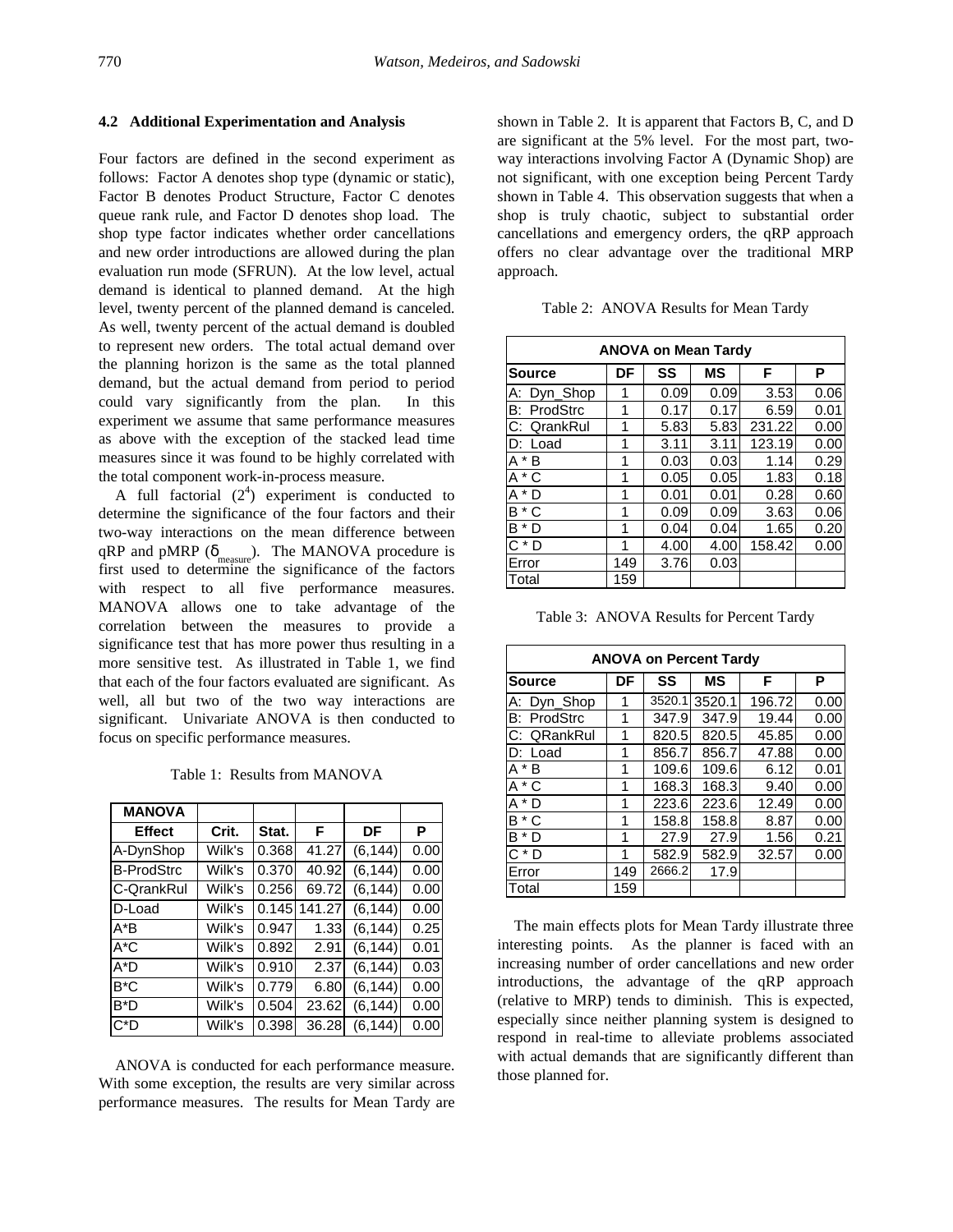Second, when the FIFO queue dispatching strategy is assumed during the plan evaluation mode (SFRUN), the qRP approach performs much better than the MRP approach, but this advantage is almost reversed if we change the dispatch strategy to Early Due Date, for instance. This is not so surprising considering that during the backward and forward passes (BRUN and DFRUN), the simulation model assumes a FIFO queue dispatching strategy.

Third, as observed during the preliminary analysis, increasing the load on the facility leads to an increase in the qRP advantage. The ANOVA for Mean Tardy indicates there is a significant interaction between Factor C (Queue Rank Rule) and D (Load). After investigating the interactions plot, it is observed that when the load is low (78%) there is almost no difference in performance between the two queue dispatching strategies observed (FIFO and EDD). Only when the load is high (90%) can we make the above observation that qRP performance is poor when a queue dispatch strategy other than FIFO is assumed.

The two-way interaction plots for Percent Tardy in Figure 4 illustrate that qRP performs better, relative to MRP, in a shop that does not experience significant order cancellations and introductions. As well, this advantage is slightly diminished as the product structure grows increasingly complex and the queue dispatch strategy is not FIFO. But qRP does improve, relative to MRP, when the load on the shop is high. Also, if the queue dispatch strategy is not FIFO, the effect of the product structure is the same regardless of which product structure is assumed..

| Interaction Plot - Means for PTrdy |          |          |      |  |
|------------------------------------|----------|----------|------|--|
| Dyn_Shop                           |          |          | ×,   |  |
|                                    | ProdStrc |          |      |  |
|                                    |          | QRankRul |      |  |
|                                    |          |          | Load |  |

Figure 4: Two-way Interactions for Percent Tardy

An interesting observation is made when we look at a histogram of the difference in staging delays for all assemblies (each observation on the histogram represents the difference between the ready time for the first component ready for assembly and the last component ready for assembly). A comparison of MRP and qRP

staging delay histograms for Experiment 1 where all Factors are set at their low levels is illustrated in Figure 5. The mean of the staging delays is 28.8% lower for qRP and the standard deviation is 5.4% lower. This indicates that qRP is better able to coordinate components for assembly under the conditions set forth in Experiment 1.



Figure 5: Experiment 1 Staging Delays

Figure 6 illustrates the same comparison for Experiment 16 where all the Factors are set at their high levels. The mean of the staging delays is actually 1.4% higher for qRP and the standard deviation is 7% higher. The difference of the means seems to be insignificant, but it does indicate that the qRP is less successful at coordinating components for assembly when the shop experiences significant order cancellations and introductions, as product structure becomes increasingly complex, and as we move away from a FIFO queue dispatching strategy. The same observations are made when we look at order completion time versus order due date (for Experiments 1 and 16).



Figure 6: Experiment 16 Staging Delays

#### **5 CONCLUSIONS**

A new methodology for requirements planning (qRP) based on discrete simulation was discussed. qRP was fairly compared with a MRP-based approach using an automated system/model generator and an experimental framework that allows us to generalize our results. Through the additional experimentation efforts reported first in this paper, evidence was found to support the following conclusions: 1) The benefits of qRP tend to diminish as we a shop becomes more volatile (increase conditions where customers orders are often canceled and emergency orders injected into the system at the last moment); and 2) The benefits of qRP tend to diminish if